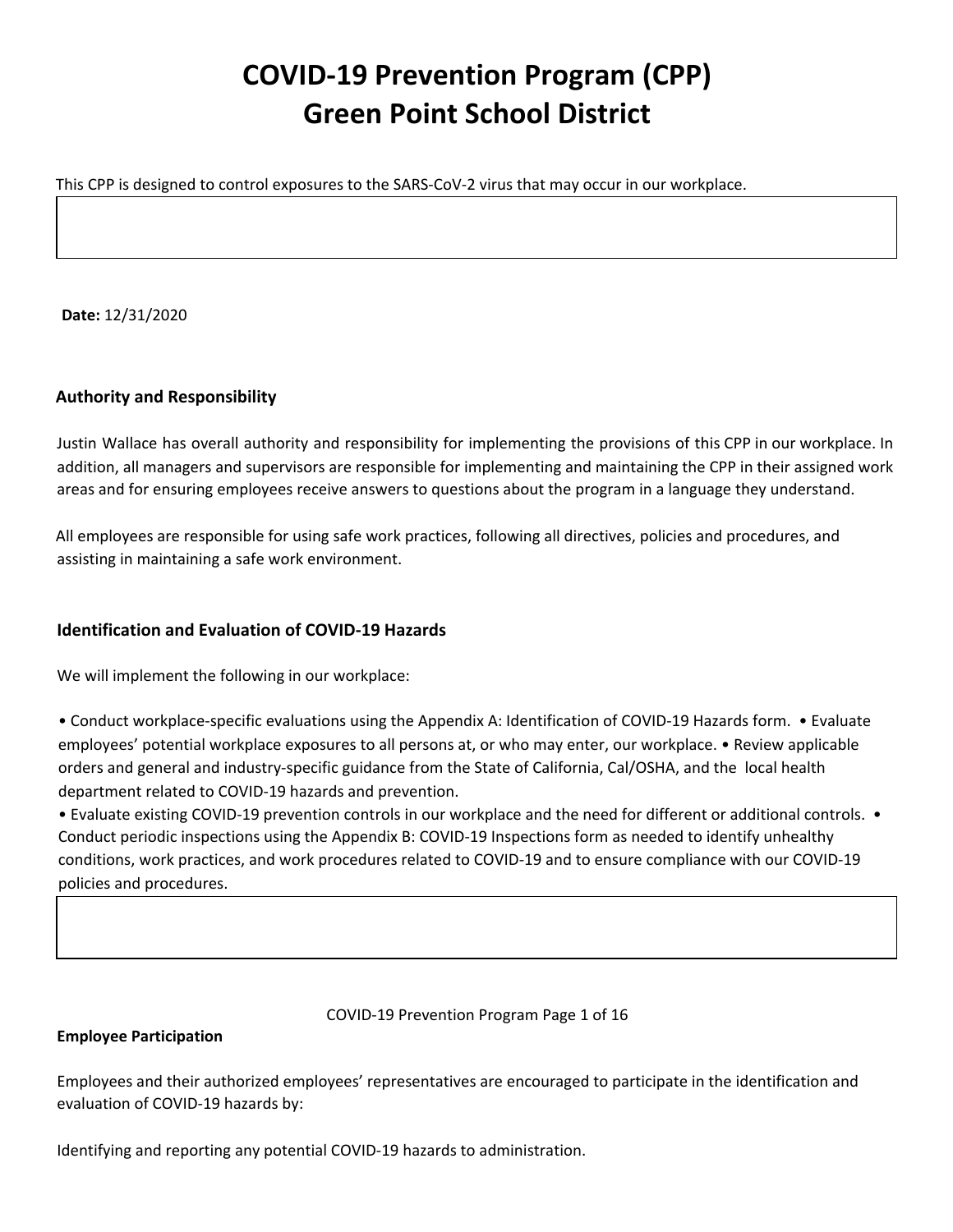#### **Employee Screening**

We screen our employees by:

A survey that was developed in collaboration with Humboldt County Office of Education. The questions on the survey adhere to CDPH guidelines. The survey must be completed before arriving on campus. As part of our expectations and agreements on campus all employees, students, and visitors are required to wear face coverings. When temperature checks are done non-contact thermometers are used.

# **Correction of COVID-19 Hazards**

Unsafe or unhealthy work conditions, practices or procedures will be documented on the Appendix B: COVID-19 Inspections form, and corrected in a timely manner based on the severity of the hazards, as follows:

Administration or a designee will assess the severity of any hazard reported and plan any corrective measures needed. The district will adhere to any time frames, accordingly. Administration or the assigned designee will follow up with any corrective measures that are needed to make sure they were completed appropriately.

# **Controls of COVID-19 Hazards**

#### **Physical Distancing**

Where possible, we ensure at least six feet of physical distancing at all times in our workplace by:

- Staggered times will be assigned to families for arrival and departure.
- Students will not be allowed on campus prior to their scheduled drop off time and must be picked up at their release time in the same designated area.
- There will be no before or after school care program.
- Parents/Guardians will not walk their children to class. Rather, they will walk them to the check in point, where they will get a temperature check and make sure they have completed the district survey. Signage will designate 6ft to ensure social distancing.
- Classrooms will be arranged with spaces between desks, and students will be instructed on how to be safe in their classroom environment.
- In classroom settings where it is not feasible to arrange desks 6 feet apart, the school will provide partitions and/or flexible seating and lap desks.
- Green Point has suspended all outside Facilities Use Permits, even when these activities would take place after school hours.
- Green Pointhas suspended class and program volunteers, other than student teachers. University fieldwork students will be evaluated on a case by case basis to determine possible risk factors.
- Classes will have access to outdoor spaces such as the Garden, basketball courts, and grass field during non-recess times. These areas can also be used as outdoor learning spaces.
- Hallways will have clear entry and exit spaces to encourage students to move through them in one direction.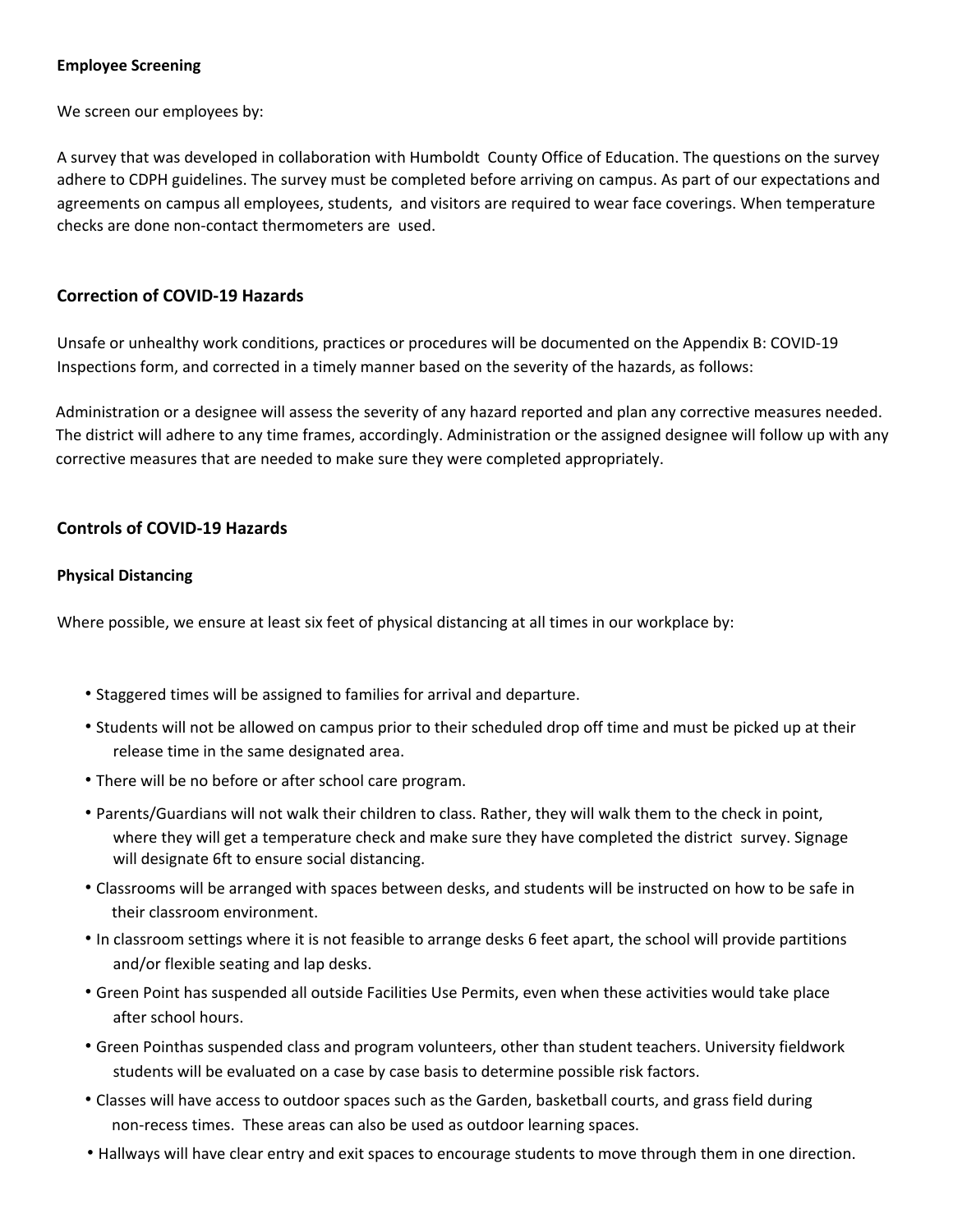Individuals will be kept as far apart as possible when there are situations where six feet of physical distancing cannot be achieved.

# **Face Coverings**

We provide clean, undamaged face coverings and ensure they are properly worn by employees over the nose and mouth when indoors, and when outdoors and less than six feet away from another person, including non-employees, and where required by orders from the California Department of Public Health (CDPH) or local health department.

- Face masks will be worn by students, staff, and visitors on campus.
- Per Humboldt County Public Health guidelines everyone over 2 years of age are required to wear a face covering (per template revision 8/20/20).
- Any employee, student, or visitor who does not have their own face mask may obtain one from the front office. Students may also obtain one from their classroom teacher at the time of arrival.

The following are exceptions to the use of face coverings in our workplace:

- When an employee is alone in a room.
- While eating and drinking at the workplace, provided employees are at least six feet apart and outside air supply to the area, if indoors, has been maximized to the extent possible.
- Employees wearing respiratory protection in accordance with CCR Title 8 section 5144 or other safety orders. Employees who cannot wear face coverings due to a medical or mental health condition or disability, or who are hearing-impaired or communicating with a hearing-impaired person. Alternatives will be considered on a case-by case basis.
- Specific tasks that cannot feasibly be performed with a face covering, where employees will be kept at least six feet apart.

Any employee not wearing a face covering, face shield with a drape or other effective alternative, or respiratory protection, for any reason, shall be at least six feet apart from all other persons unless the unmasked employee is tested at least twice weekly for COVID-19.

#### **Engineering controls**

We implement the following measures for situations where we cannot maintain at least six feet between individuals:

- Installing partitions and plexiglass in classrooms and other campus work spaces.
- Providing outdoor learning spaces.

We maximize, to the extent feasible, the quantity of outside air for our buildings with mechanical or natural ventilation systems by:

• To the extent possible, using the quality of outside air for our classrooms and facilities with mechanical or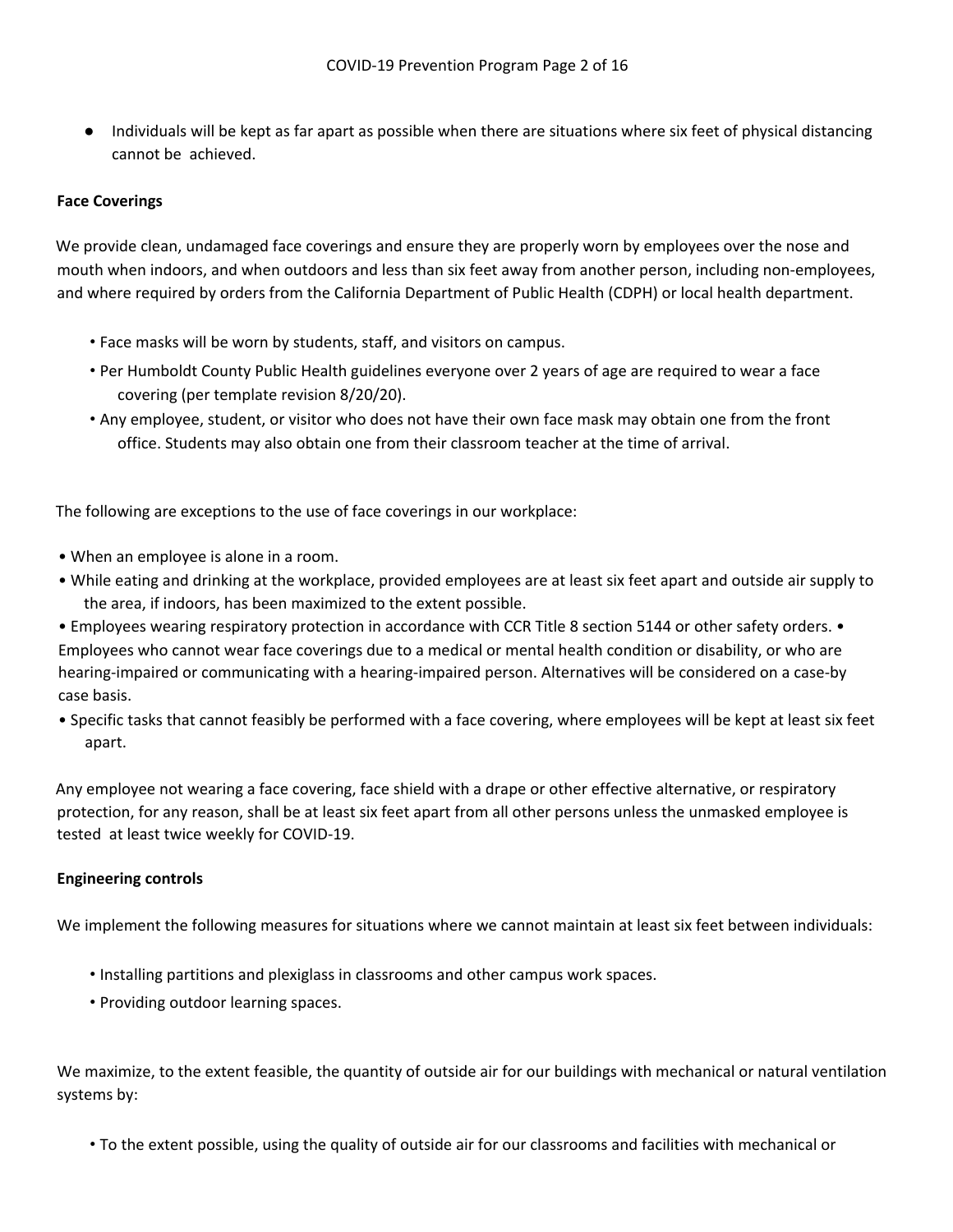natural ventilation systems.

- Limiting building occupancy during hazardous air quality days.
- Regularly inspecting HVAC systems.

```
COVID-19 Prevention Program Page 3 of 16
```
- Performing all recommended maintenance to HVAC systems in a timely manner.
- Where possible using at least MERV 13 filters.
- Providing/installing portable air filtration systems that use HEPA grade filters in all classrooms and common spaces. Maintaining the air filtration systems and filters.

## **Cleaning and disinfecting**

We implement the following cleaning and disinfection measures for frequently touched surfaces:

- Thorough cleaning in high traffic areas is performed regularly.
- Commonly used surfaces are frequently disinfected. Sanitizing supplies are provided to promote employees' personal hygiene.
- This may include tissues, no-touch trash cans, hand soap, adequate time for hand- washing, alcohol-based hand sanitizers, disinfectants, and disposable towels.
- All shared equipment and touchable surfaces are cleaned and sanitized between each use.
- Cleaning products are used that meet the Environmental Protection Agency (EPA)'s- approved for use against COVID-19 list.
- All entrances and exits are equipped with proper sanitation products, including hand sanitizer and/or sanitizing wipes.
- School hours and/or other procedures have been modified to provide adequate time for regular, thorough cleaning, product stocking, or other measures.
- Hand sanitizer will be provided where indoor plumbing is not readily available.
- Staff is provided adequate time to implement cleaning practices before and after shifts.

Should we have a COVID-19 case in our workplace, we will implement the following procedures:

#### **Shared tools, equipment and personal protective equipment (PPE)**

PPE must not be shared, e.g., gloves, goggles and face shields.

Items that employees come in regular physical contact with, such as phones, headsets, desks, keyboards, writing materials, instruments and tools must also not be shared, to the extent feasible. Where there must be sharing, the items will be disinfected between uses by:

Providing employees access to sanitizing wipes and sprays. Employees have been trained in IPM and are familiar with the procedures using for shared equipment.

Sharing of vehicles will be minimized to the extent feasible, and high-touch points (for example, steering wheel,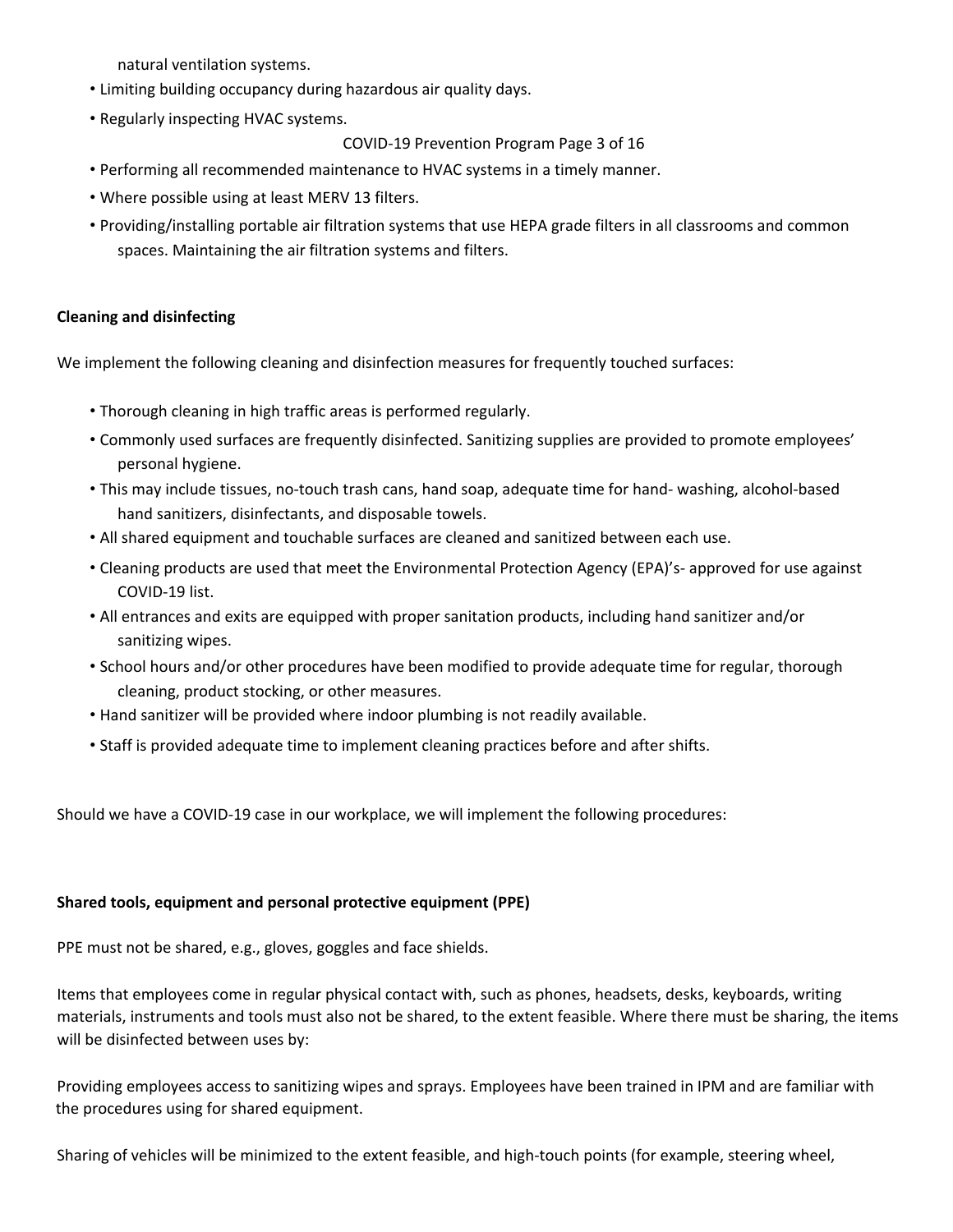door handles, seatbelt buckles, armrests, shifter, etc.) will be disinfected between users.

COVID-19 Prevention Program Page 4 of 16

#### **Hand sanitizing**

In order to implement effective hand sanitizing procedures, we:

- Evaluated handwashing facilities.
- Determined the need for additional facilities, installing hand sanitizer dispensers in each classroom, office, and common spaces.
- Encourage and allow time for employee handwashing.
- Provide employees and all classrooms with an effective hand sanitizer. We prohibit hand sanitizers that contain methanol (i.e. methyl alcohol).
- Encourage employees to wash their hands for at least 20 seconds each time.
- Handwashing signage is posted throughout the campus.

#### **Personal protective equipment (PPE) used to control employees' exposure to COVID-19**

We evaluate the need for PPE (such as gloves, goggles, and face shields) as required by CCR Title 8, section 3380, and provide such PPE as needed.

When it comes to respiratory protection, we evaluate the need in accordance with CCR Title 8 section 5144 when the physical distancing requirements are not feasible or maintained. [reference section 3205(c)(E) for details on required respirator and eye protection use.]

We provide and ensure use of eye protection and respiratory protection in accordance with section 5144 when employees are exposed to procedures that may aerosolize potentially infectious material such as saliva or respiratory tract fluids.

# **Investigating and Responding to COVID-19 Cases**

This will be accomplished by using the Appendix C: Investigating COVID-19 Cases form.

Employees who had potential COVID-19 exposure in our workplace will be:

- Referred to the County Department of Public Health for quarantine instructions if needed.
- Offered COVID-19 testing at no cost and provided flexible working hours.

#### **System for Communicating**

Our goal is to ensure that we have effective two-way communication with our employees, in a form they can readily understand, and that it includes the following information: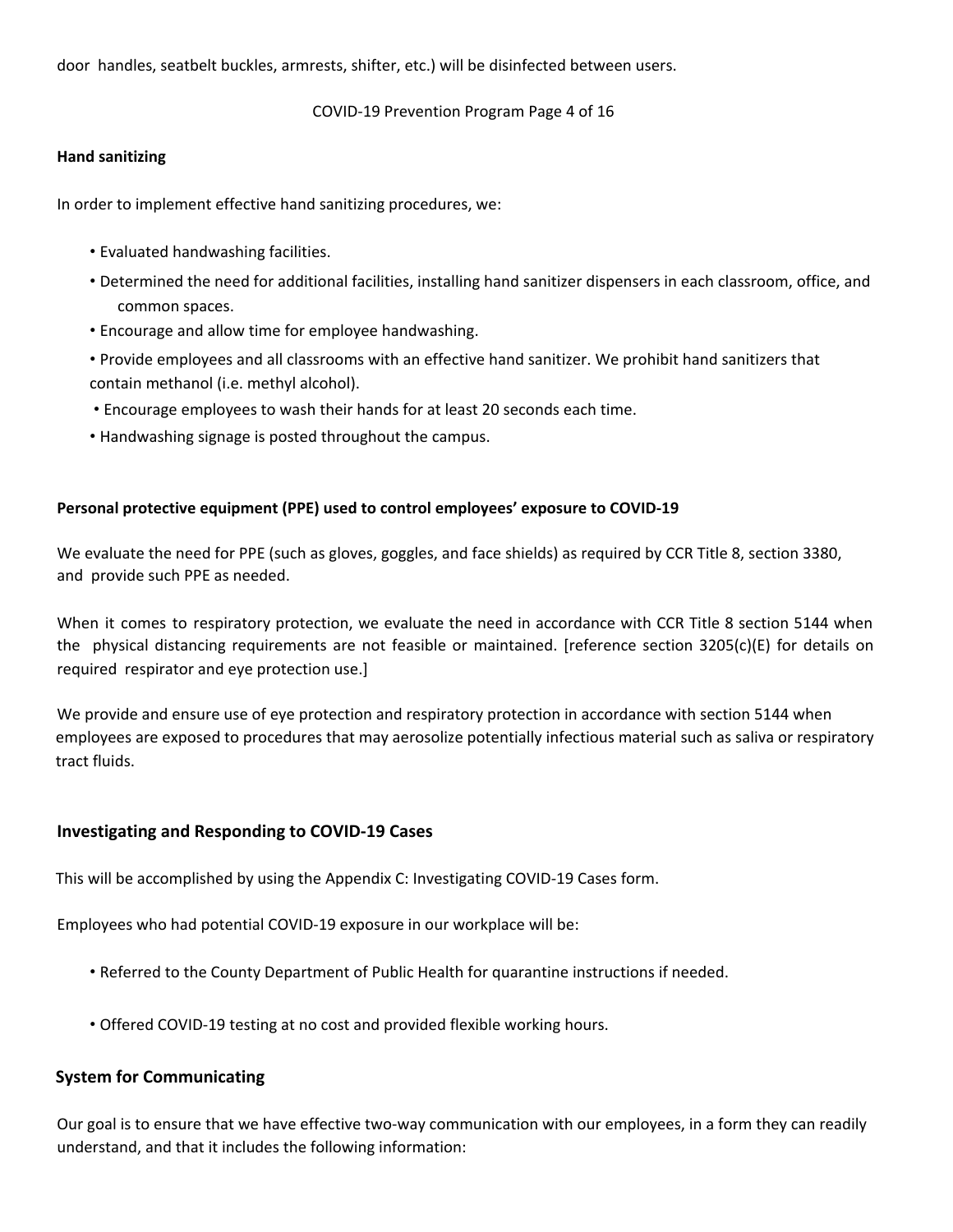- Who employees should report COVID-19 symptoms and possible hazards to, and how:
	- Employees should report COVID-19 symptoms and possible hazards to administration via phone for symptoms and via writing/email for hazards.

COVID-19 Prevention Program Page 5 of 16

- That employees can report symptoms and hazards without fear of reprisal.
- Our procedures or policies for accommodating employees with medical or other conditions that put them at increased risk of severe COVID-19 illness.
- Where testing is not required, how employees can access COVID-19 testing:
- Employees can make an appointment through OptumServ at Redwood Acres Fair Grounds in Eureka. Phone Number: 888-634-1123 or schedule an appointment on the website: https://lhi.care/covidtesting
- In the event we are required to provide testing because of a workplace exposure or outbreak, we will communicate the plan for providing testing and inform affected employees of the reason for the testing and the possible consequences of a positive test.
- The District will coordinate testing opportunities for employees through the County Department of Public Health.
- Information about COVID-19 hazards employees (including other employers and individuals in contact with our workplace) may be exposed to, what is being done to control those hazards, and our COVID-19 policies and procedures.
- For information about COVID-19 hazards employees (including other employers and individuals in contact with our workplace) may be exposed to, what is being done to control those hazards, and our COVID-19 policies and procedures, please refer to Green Point Elementary School District's School Site Specific Prevention Plan (SSSPP). The SSSPP can be found on the district's website.

# **Training and Instruction**

We will provide effective training and instruction that includes:

- Our COVID-19 policies and procedures to protect employees from COVID-19 hazards.
- Information regarding COVID-19-related benefits to which the employee may be entitled under applicable federal, state, or local laws.
- The fact that:
	- o COVID-19 is an infectious disease that can be spread through the air.
	- o COVID-19 may be transmitted when a person touches a contaminated object and then touches their eyes, nose, or mouth.
	- o An infectious person may have no symptoms.
- Methods of physical distancing of at least six feet and the importance of combining physical distancing with the wearing of face coverings.
- The fact that particles containing the virus can travel more than six feet, especially indoors, so physical distancing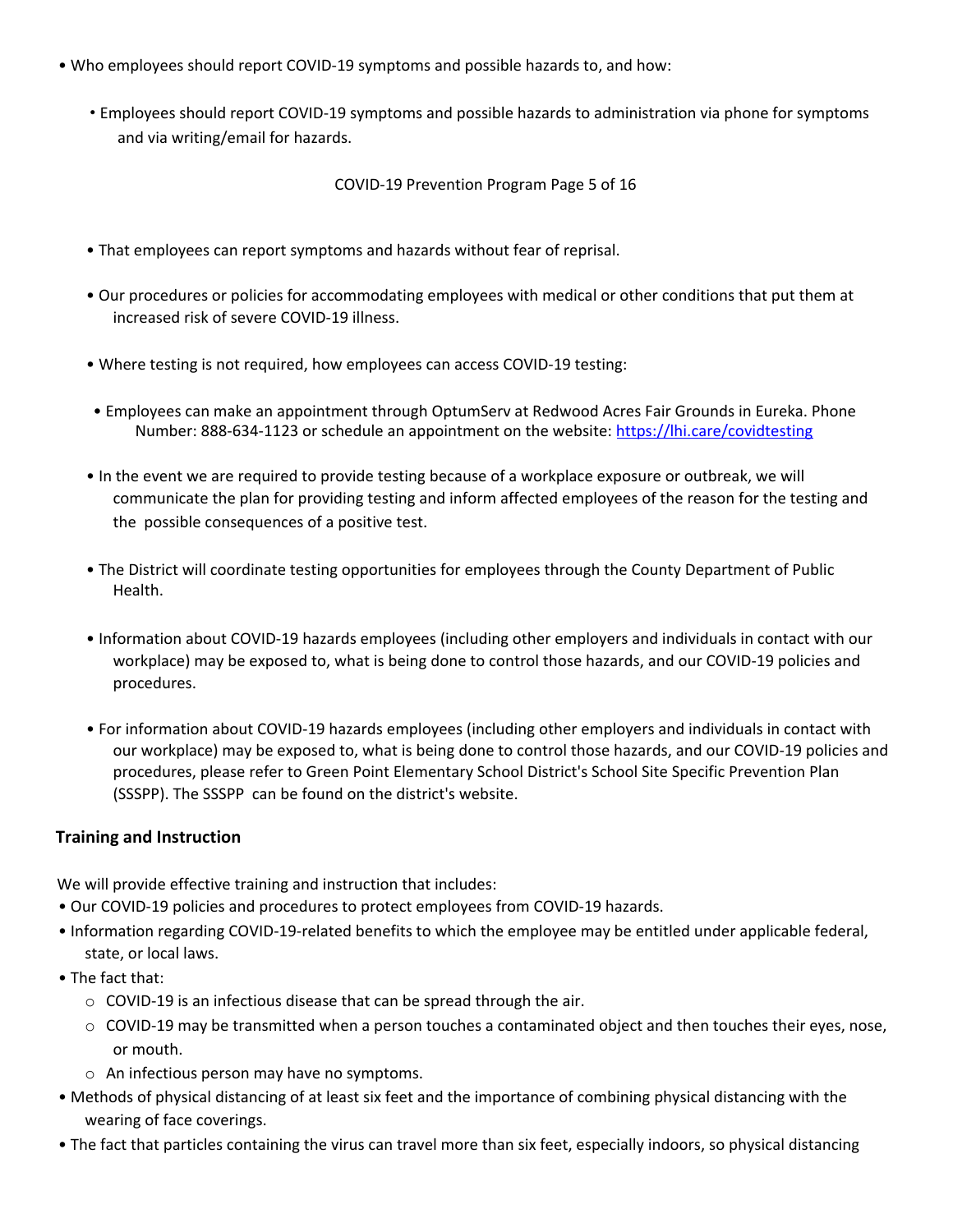must be combined with other controls, including face coverings and hand hygiene, to be effective. • The importance of frequent hand washing with soap and water for at least 20 seconds and using hand sanitizer when employees do not have immediate access to a sink or hand washing facility, and that hand sanitizer does not work if the hands are soiled.

COVID-19 Prevention Program Page 6 of 16

• Proper use of face coverings and the fact that face coverings are not respiratory protective equipment - face coverings are intended to primarily protect other individuals from the wearer of the face covering.

• COVID-19 symptoms, and the importance of obtaining a COVID-19 test and not coming to work if the employee has COVID-19 symptoms.

Training and instruction was done through Keenan online training modules and Zoom staff

meetings. **Appendix D: COVID-19 Training Roster** will be used to document this training.

# **Exclusion of COVID-19 Cases**

Where we have a COVID-19 case in our workplace, we will limit transmission by:

- Ensuring that COVID-19 cases are excluded from the workplace until our return-to-work requirements are met.
- Excluding employees with COVID-19 exposure from the workplace for 14 days after the last known COVID-19 exposure to a COVID-19 case.
- Continuing and maintaining an employee's earnings, seniority, and all other employee rights and benefits whenever we've demonstrated that the COVID-19 exposure is work related. This will be accomplished by adhering to federal, state, and county public health requirements, board policies, and employee sick leave.

#### **Reporting, Recordkeeping, and Access**

It is our policy to:

- Report information about COVID-19 cases at our workplace to the local health department whenever required by law, and provide any related information requested by the local health department.
- Report immediately to Cal/OSHA any COVID-19-related serious illnesses or death, as defined under CCR Title 8 section 330(h), of an employee occurring in our place of employment or in connection with any employment. • Maintain records of the steps taken to implement our written COVID-19 Prevention Program in accordance with CCR Title 8 section 3203(b).
- Make our written COVID-19 Prevention Program available at the workplace to employees, authorized employee representatives, and to representatives of Cal/OSHA immediately upon request.
- Use the **Appendix C: Investigating COVID-19 Cases** form to keep a record of and track all COVID-19 cases. The information will be made available to employees, authorized employee representatives, or as otherwise required by law, with personal identifying information removed.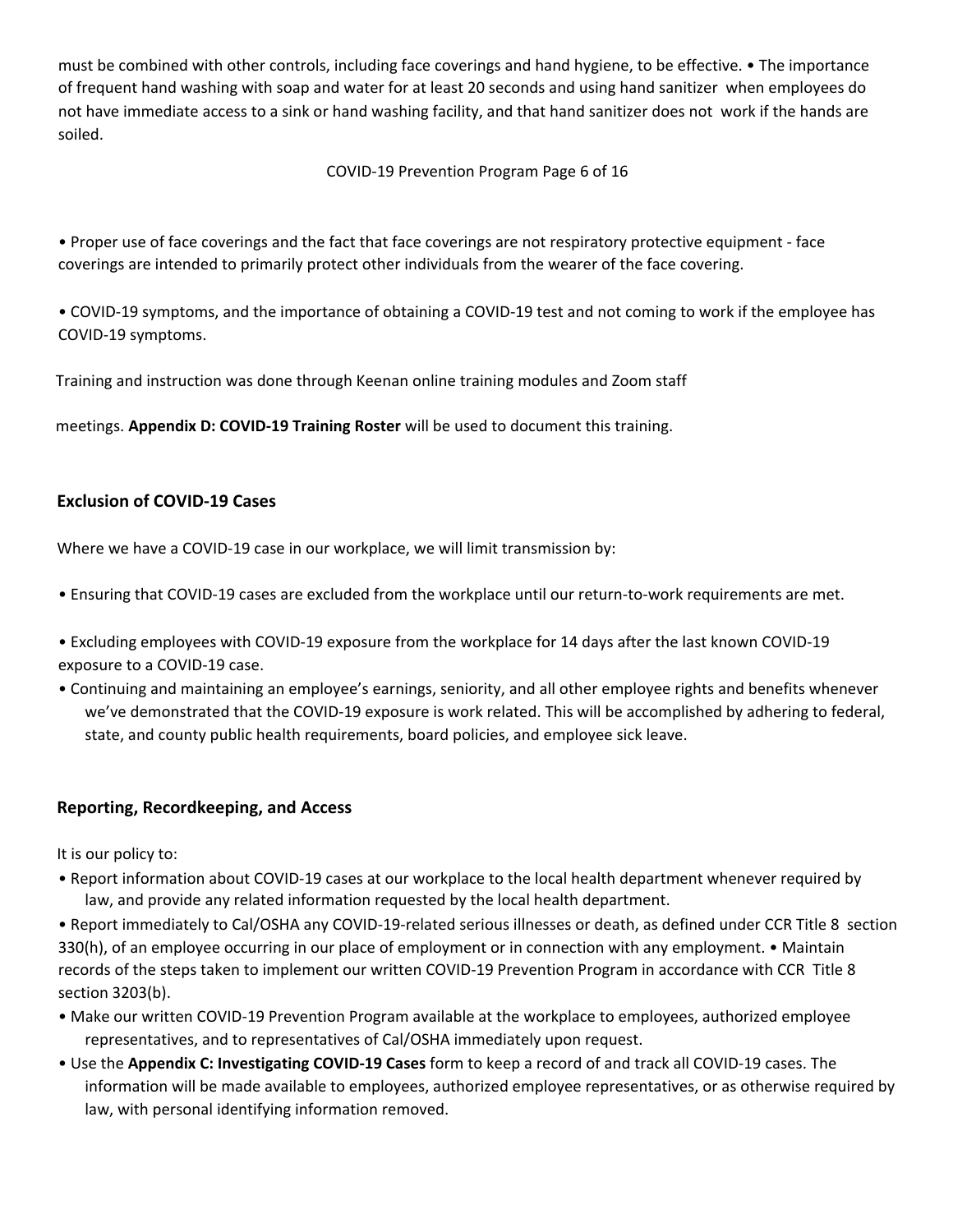# **Return-to-Work Criteria**

- COVID-19 cases with COVID-19 symptoms will not return to work until all the following have occurred: o At least 24 hours have passed since a fever of 100.4 or higher has resolved without the use of fever-reducing medications.
	- o COVID-19 symptoms have improved.
	- o At least 10 days have passed since COVID-19 symptoms first appeared.
- COVID-19 cases who tested positive but never developed COVID-19 symptoms will not return to work until a minimum of 10 days have passed since the date of specimen collection of their first positive COVID-19 test.
- A negative COVID-19 test will not be required for an employee to return to work.
- If an order to isolate or quarantine an employee is issued by a local or state health official, the employee will not return to work until the period of isolation or quarantine is completed or the order is lifted. If no period was specified, then the period will be 10 days from the time the order to isolate was effective, or 14 days from the time the order to quarantine was effective.

Superintendent 12/31/2020

**Title of Owner or Top Management Representative Signature Date**

COVID-19 Prevention Program Page 8 of 16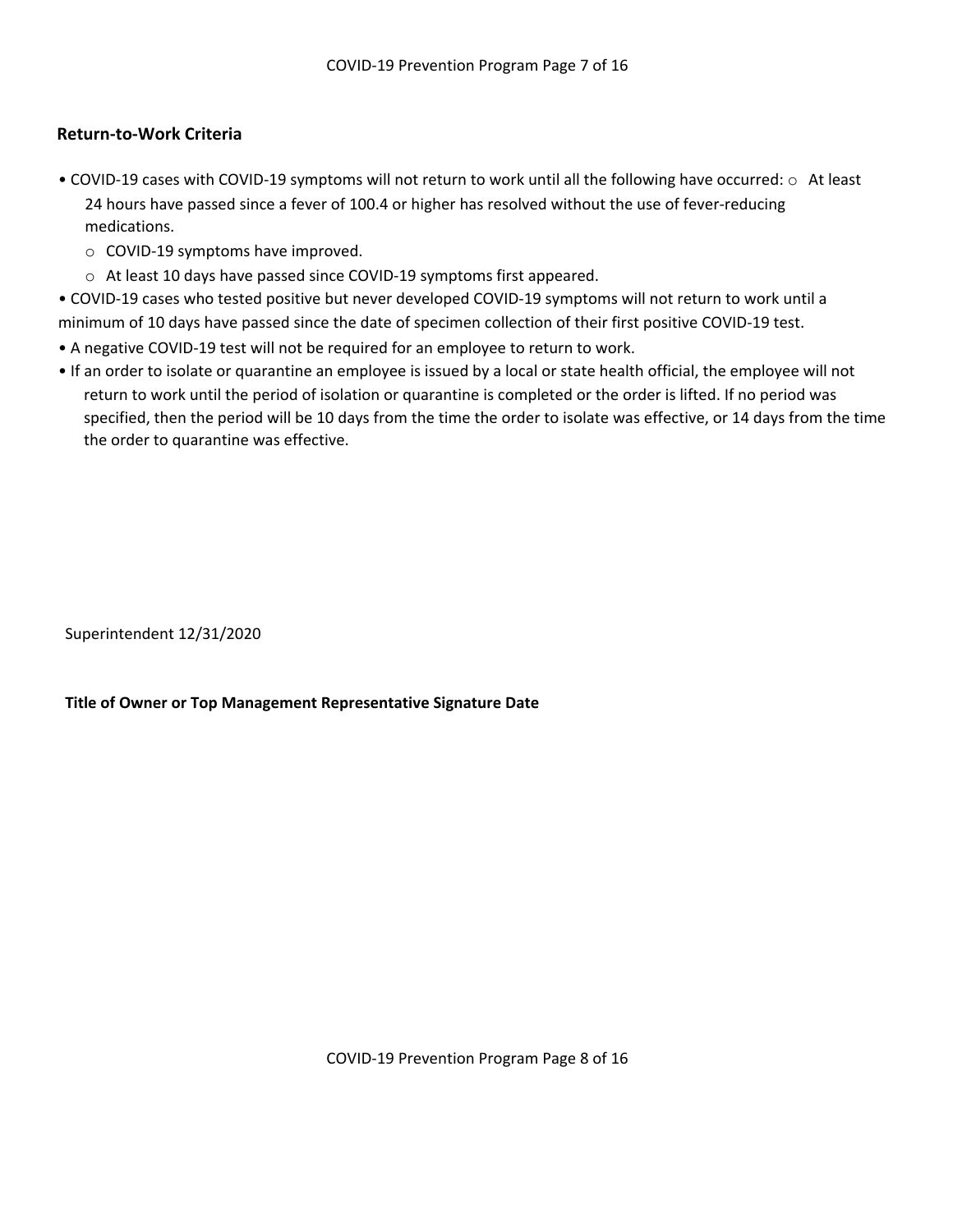# **Appendix A: Identification of COVID-19 Hazards**

All persons, regardless of symptoms or negative COVID-19 test results, will be considered potentially infectious. Particular attention will be paid to areas where people may congregate or come in contact with one another, regardless of whether employees are performing an assigned work task or not. For example: meetings, entrances, bathrooms, hallways, aisles, walkways, elevators, break or eating areas, cool-down areas, and waiting areas.

Evaluation of potential workplace exposure will be to all persons at the workplace or who may enter the workplace, including coworkers, employees of other entities, members of the public, customers or clients, and independent contractors. We will consider how employees and other persons enter, leave, and travel through the workplace, in addition to addressing fixed work locations.

## **Person Conducting the Evaluation**:

**Date:**

# **Name(s) of Employees and Authorized Employee Representative that Participated:**

| barriers, partitions and<br>material that<br>members of the public<br>and employees of other<br>ventilation<br>potentially exposes<br>employees to<br>employers<br>COVID-19 hazards |
|-------------------------------------------------------------------------------------------------------------------------------------------------------------------------------------|
|-------------------------------------------------------------------------------------------------------------------------------------------------------------------------------------|

COVID-19 Prevention Program Page 9 of 16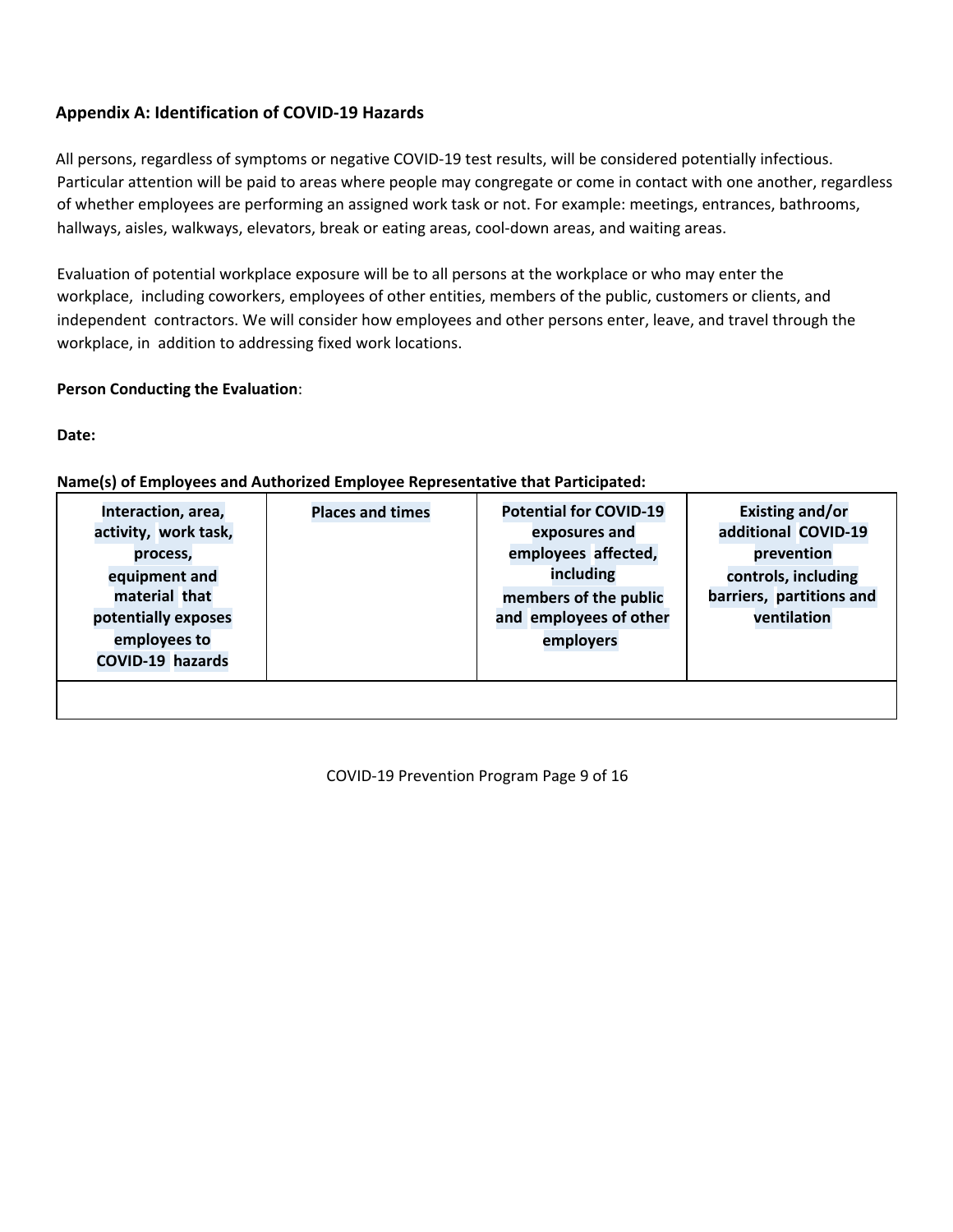# **Appendix B: COVID-19 Inspections**

# **Name of Person Conducting the Inspection**: **Date:**

# **Work Location Evaluated:**

| <b>Exposure Controls</b>                                         | <b>Status</b> | <b>Person Assigned to Correct</b> | <b>Date Corrected</b> |
|------------------------------------------------------------------|---------------|-----------------------------------|-----------------------|
| <b>Engineering</b>                                               |               |                                   |                       |
| <b>Barriers/Partitions</b>                                       |               |                                   |                       |
| Ventilation (amount of fresh<br>air and filtration<br>maximized) |               |                                   |                       |
| Additional room air filtration                                   |               |                                   |                       |

| <b>Exposure Controls</b>                                                                              | <b>Status</b> | <b>Person Assigned to Correct</b> | <b>Date Corrected</b> |
|-------------------------------------------------------------------------------------------------------|---------------|-----------------------------------|-----------------------|
| Administrative                                                                                        |               |                                   |                       |
| Physical distancing                                                                                   |               |                                   |                       |
| Surface cleaning and<br>disinfection (frequently<br>enough and<br>adequate supplies)                  |               |                                   |                       |
| Hand washing facilities<br>(adequate numbers and<br>supplies)                                         |               |                                   |                       |
| Disinfecting and hand<br>sanitizing solutions being<br>used according to<br>manufacturer instructions |               |                                   |                       |

| <b>Exposure Controls</b>                       | <b>Status</b> | <b>Person Assigned to Correct</b> | <b>Date Corrected</b> |
|------------------------------------------------|---------------|-----------------------------------|-----------------------|
| PPE (not shared, available<br>and being worn)  |               |                                   |                       |
| Face coverings (cleaned<br>sufficiently often) |               |                                   |                       |
| Face shields/goggles                           |               |                                   |                       |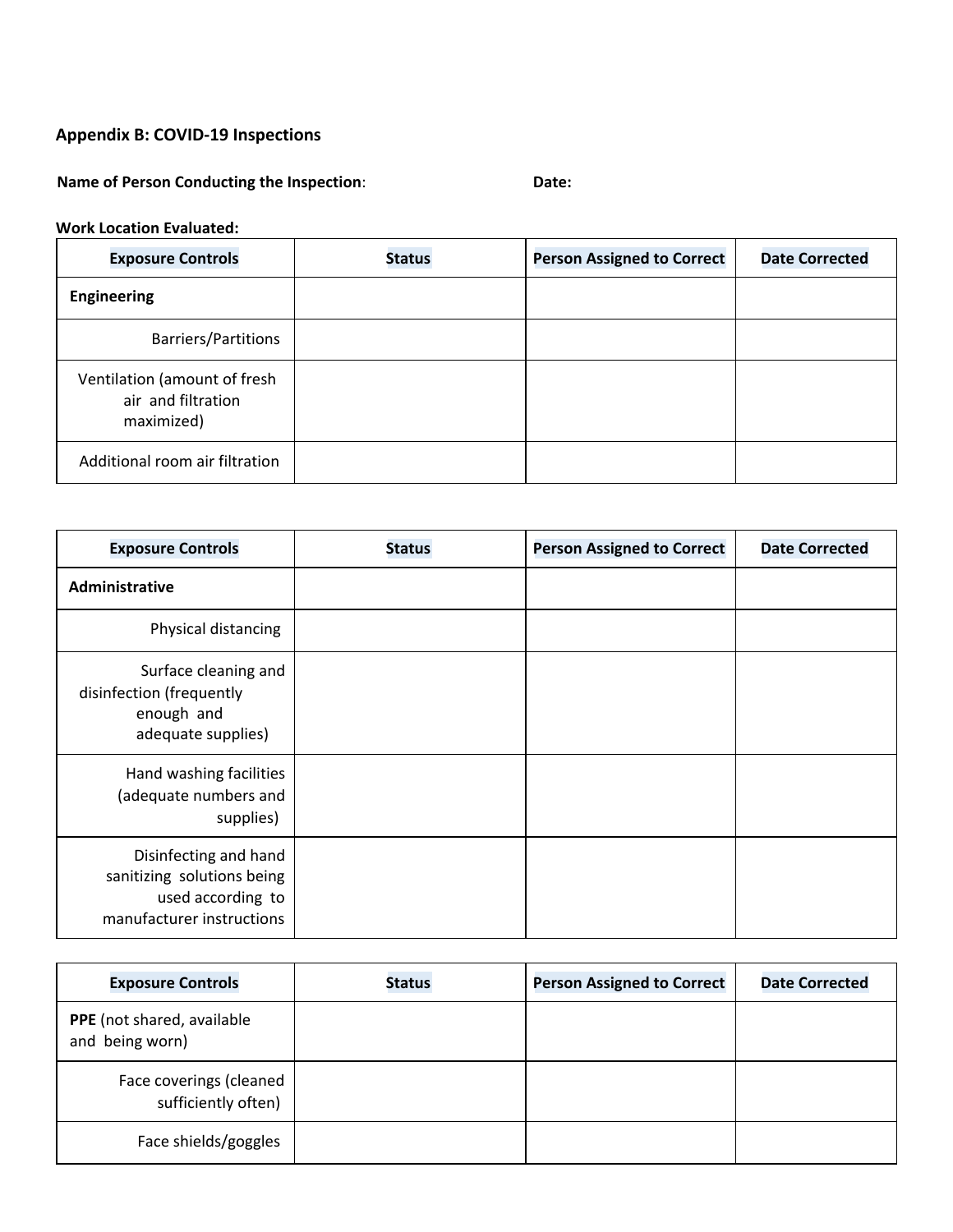| Respiratory protection |  |  |
|------------------------|--|--|
|                        |  |  |

#### COVID-19 Prevention Program Page 10 of 16

# **Appendix C: Investigating COVID-19 Cases**

All personal identifying information of COVID-19 cases or symptoms will be kept confidential. All COVID-19 testing or related medical services provided by us will be provided in a manner that ensures the confidentiality of employees, with the exception of unredacted information on COVID-19 cases that will be provided immediately upon request to the local health department, CDPH, Cal/OSHA, the National Institute for Occupational Safety and Health (NIOSH), or as otherwise required by law.

All employees' medical records will also be kept confidential and not disclosed or reported without the employee's express written consent to any person within or outside the workplace, with the following exceptions: (1) Unredacted medical records provided to the local health department, CDPH, Cal/OSHA, NIOSH, or as otherwise required by law immediately upon request; and (2) Records that do not contain individually identifiable medical information or from which individually identifiable medical information has been removed.

**Date:**

# **Name of Person Conducting the Investigation:**

| <b>Employee (or non</b><br>employee*) name:                                                      | <b>Occupation (if non</b><br>employee, why they<br>were in the<br>workplace):                                            |
|--------------------------------------------------------------------------------------------------|--------------------------------------------------------------------------------------------------------------------------|
| Location<br>where<br>employee worked (or<br>non-employee<br>was<br>present in the<br>workplace): | Date investigation<br>was initiated:                                                                                     |
| Was COVID-19 test<br>offered?                                                                    | Name(s) of staff involved<br>in the investigation:                                                                       |
| Date and time the<br><b>COVID 19 case was last</b><br>present in the<br>workplace:               | Date of the positive<br>or negative test<br>and/or<br>diagnosis:                                                         |
| Date the case first had<br>one or more COVID-19<br>symptoms:                                     | <b>Information received</b><br>regarding COVID-19<br>test results and onset<br>οf<br>symptoms (attach<br>documentation): |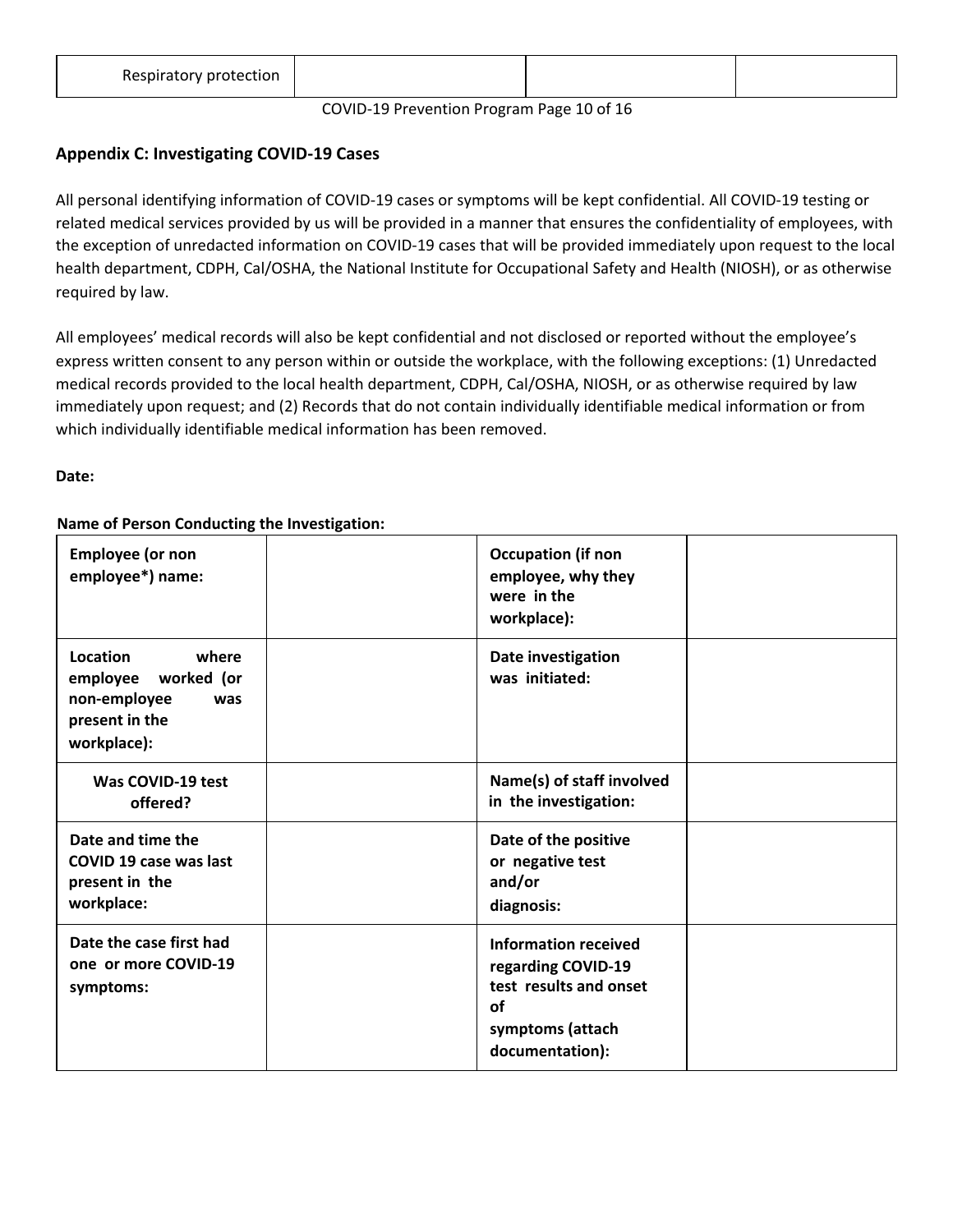#### COVID-19 Prevention Program Page 11 of 16

| Results of the evaluation of<br>the COVID-19 case and all<br>locations at the workplace<br>that may have been visited |
|-----------------------------------------------------------------------------------------------------------------------|
| by the COVID-19 case during<br>the high risk exposure                                                                 |
| period, and who may have<br>been exposed (attach                                                                      |
| additional<br>information):                                                                                           |

Notice given (within one business day, in a way that does not reveal any personal identifying information of **the COVID-19 case) of the potential COVID-19 exposure to:**

| All employees who<br>may have had                                                                            | Date:                                                                 |                                                                    |  |
|--------------------------------------------------------------------------------------------------------------|-----------------------------------------------------------------------|--------------------------------------------------------------------|--|
| COVID-19<br>exposure and their<br>authorized<br>representatives.                                             | Names of employees that<br>were<br>notifie<br>$\mathbf{d}$ :          |                                                                    |  |
| Independent<br>contractors and                                                                               | Date:                                                                 |                                                                    |  |
| other employers<br>present at the<br>workplace<br>during the<br>high-risk<br>exposure period.                | <b>Names of individuals that</b><br>were<br>notifie<br>$\mathbf{d}$ : |                                                                    |  |
| What were the<br>workplace conditions<br>that could have<br>contributed to the risk<br>of COVID-19 exposure? |                                                                       | What could be done<br>to reduce<br>exposure to<br><b>COVID-19?</b> |  |
| Was local health<br>department notified?                                                                     |                                                                       | Date:                                                              |  |

\*Should an employer be made aware of a non-employee infection source COVID-19 status.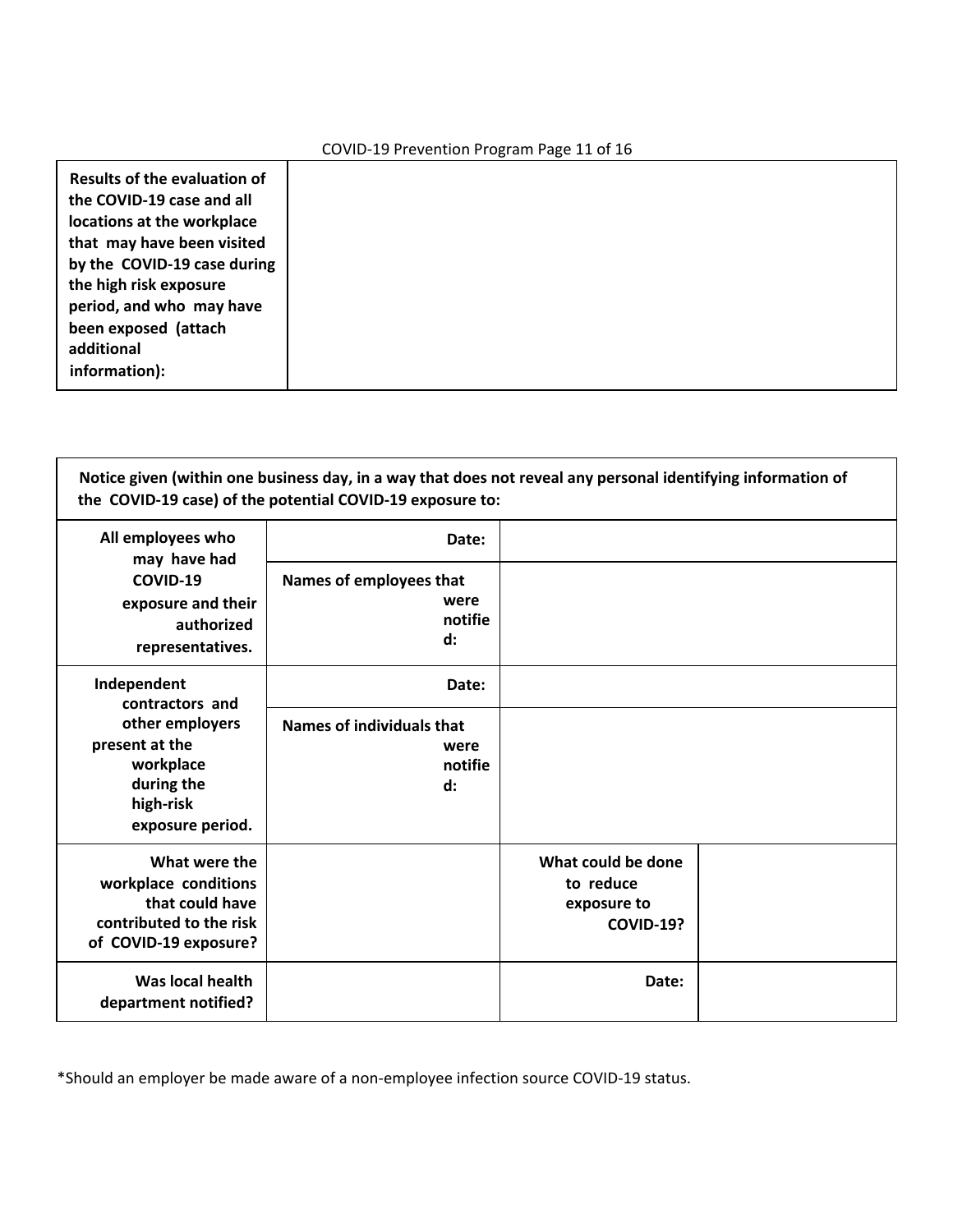# COVID-19 Prevention Program Page 12 of 16

# **Appendix D: COVID-19 Training Roster**

**Date:**

**Name of Person Conducting the Training:**

| <b>Employee Name</b> | Signature |  |
|----------------------|-----------|--|
|                      |           |  |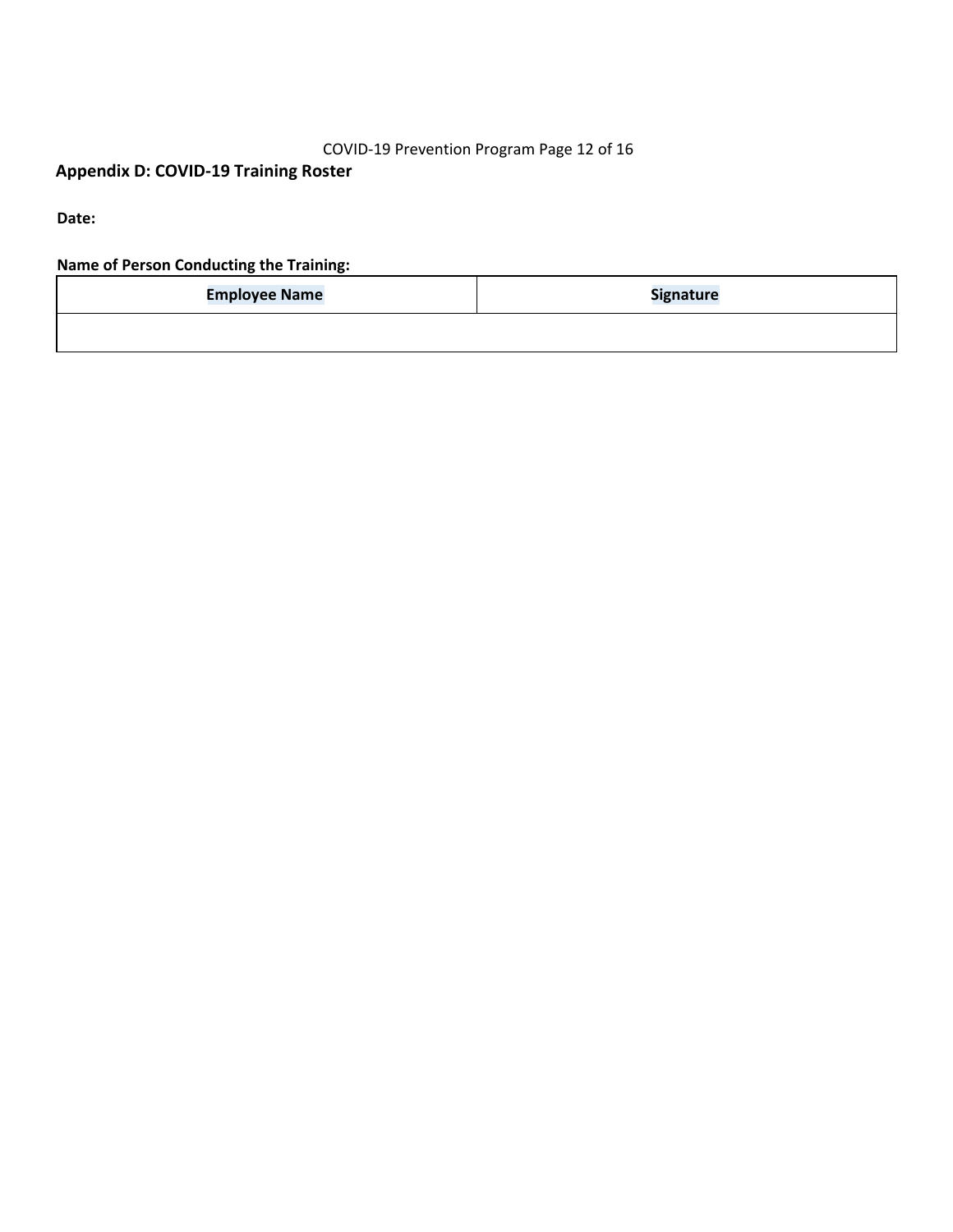#### COVID-19 Prevention Program Page 13 of 16

# **Additional Consideration #1**

# **Multiple COVID-19 Infections and COVID-19 Outbreaks**

This section of CPP will stay in effect until there are no new COVID-19 cases detected in our workplace for a 14-day period.

## **COVID-19 testing**

• We will provide COVID-19 testing to all employees in our exposed workplace except for employees who were not present during the period of an outbreak identified by a local health department or the relevant 14-day period. COVID-19 testing will be provided at no cost to employees during employees' working hours.

- COVID-19 testing consists of the following:
	- o All employees in our exposed workplace will be immediately tested and then tested again one week later. Negative COVID-19 test results of employees with COVID-19 exposure will not impact the duration of any quarantine period required by, or orders issued by, the local health department.
	- o After the first two COVID-19 tests, we will continue to provide COVID-19 testing of employees who remain at the workplace at least once per week, or more frequently if recommended by the local health department, until there are no new COVID-19 cases detected in our workplace for a 14-day period.
	- o We will provide additional testing when deemed necessary by Cal/OSHA.

#### **Exclusion of COVID-19 cases**

We will ensure COVID-19 cases and employees who had COVID-19 exposure are excluded from the workplace in accordance with our CPP **Exclusion of COVID-19 Cases** and **Return to Work Criteria** requirements, and local health officer orders if applicable.

#### **Investigation of workplace COVID-19 illness**

We will immediately investigate and determine possible workplace-related factors that contributed to the COVID-19 outbreak in accordance with our CPP **Investigating and Responding to COVID-19 Cases**.

#### **COVID-19 investigation, review and hazard correction**

In addition to our CPP **Identification and Evaluation of COVID-19 Hazards** and **Correction of COVID-19 Hazards**, we will immediately perform a review of potentially relevant COVID-19 policies, procedures, and controls and implement changes as needed to prevent further spread of COVID-19.

The investigation and review will be documented and include:

- Investigation of new or unabated COVID-19 hazards including:
	- $\circ$  Our leave policies and practices and whether employees are discouraged from remaining home when sick.
	- o Our COVID-19 testing policies.
	- o Insufficient outdoor air.
	- o Insufficient air filtration.
	- o Lack of physical distancing.
- Updating the review:
	- o Every thirty days that the outbreak continues.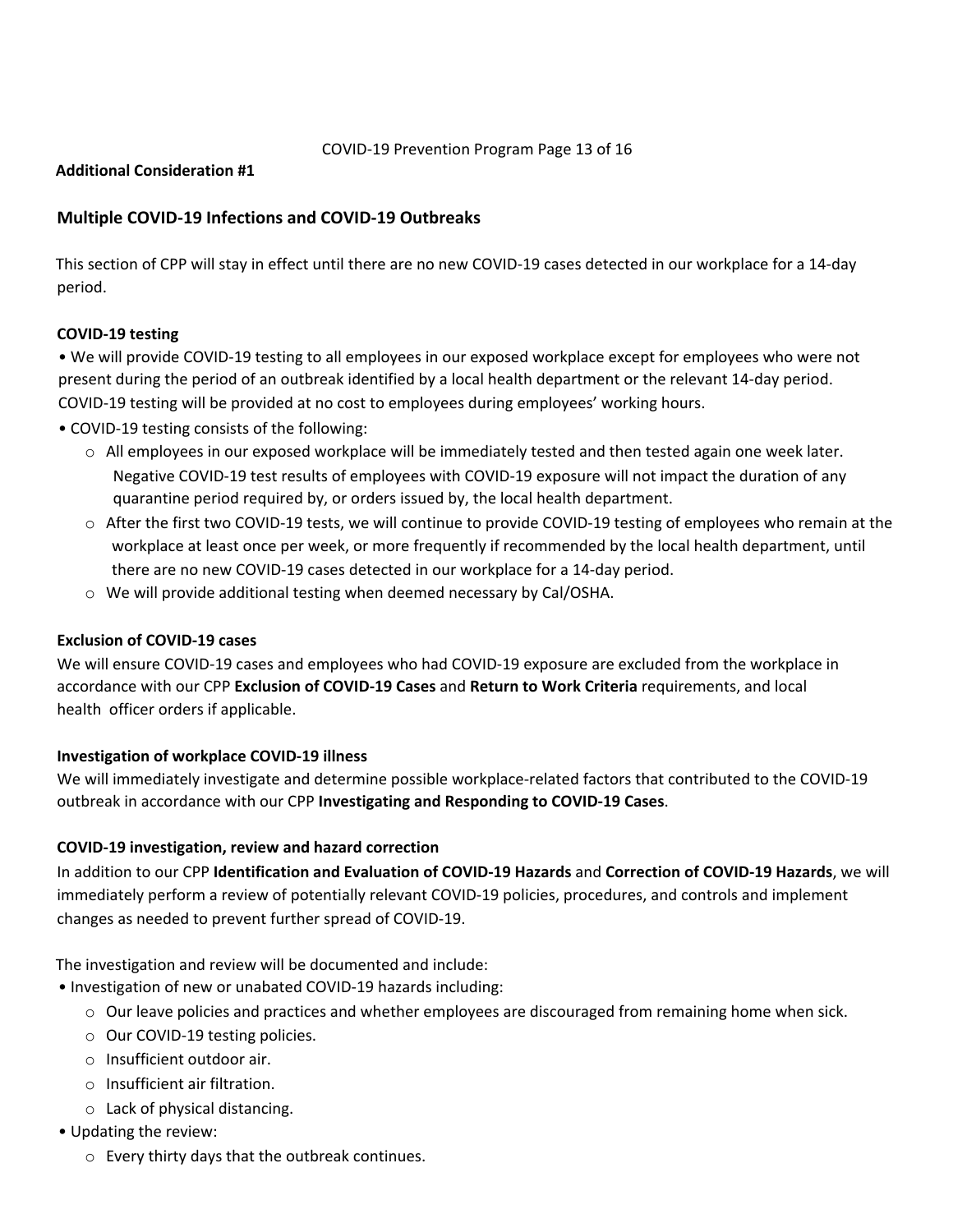- o In response to new information or to new or previously unrecognized COVID-19 hazards.
- o When otherwise necessary.
- Implementing changes to reduce the transmission of COVID-19 based on the investigation and review. We will consider:

## COVID-19 Prevention Program Page 14 of 16

- o Moving indoor tasks outdoors or having them performed remotely.
- o Increasing outdoor air supply when work is done indoors.
- o Improving air filtration.
- o Increasing physical distancing as much as possible.
- o Respiratory protection.

#### **Notifications to the local health department**

- Immediately, but no longer than 48 hours after learning of three or more COVID-19 cases in our workplace, we will contact the local health department for guidance on preventing the further spread of COVID-19 within the workplace.
- We will provide to the local health department the total number of COVID-19 cases and for each COVID-19 case, the name, contact information, occupation, workplace location, business address, the hospitalization and/or fatality status, and North American Industry Classification System code of the workplace of the COVID-19 case, and any other information requested by the local health department. We will continue to give notice to the local health department of any subsequent COVID-19 cases at our workplace.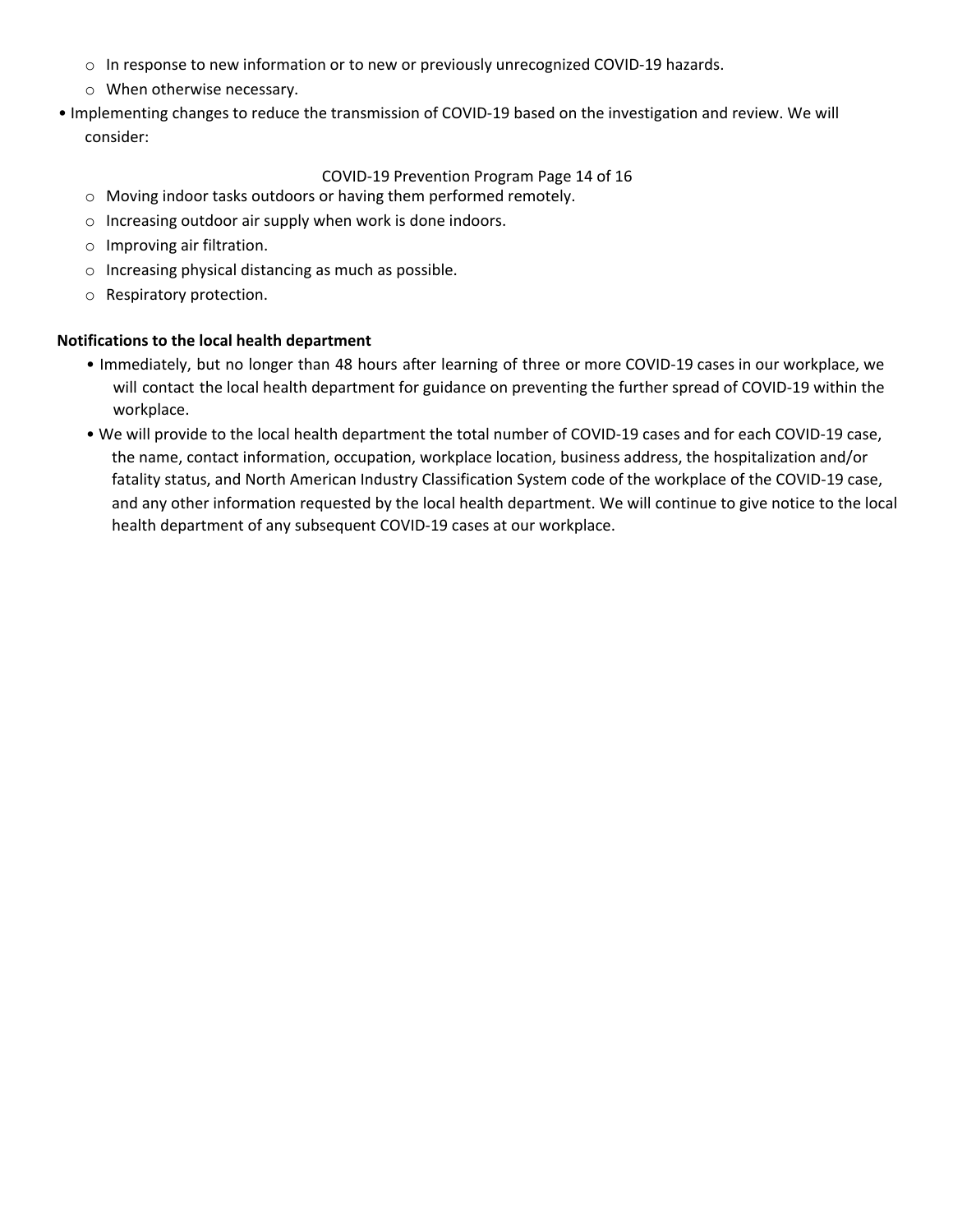COVID-19 Prevention Program Page 15 of 16

## **Additional Consideration #2**

#### **Major COVID-19 Outbreaks**

This section of CPP will stay in effect until there are no new COVID-19 cases detected in our workplace for a 14-day period.

## **COVID-19 testing**

We will provide twice a week COVID-19 testing, or more frequently if recommended by the local health department, to all employees present at our exposed workplace during the relevant 30-day period(s) and who remain at the workplace. COVID-19 testing will be provided at no cost to employees during employees' working hours.

#### **Exclusion of COVID-19 cases**

We will ensure COVID-19 cases and employees with COVID-19 exposure are excluded from the workplace in accordance with our CPP **Exclusion of COVID-19 Cases** and **Return to Work Criteria**, and any relevant local health department orders.

#### **Investigation of workplace COVID-19 illnesses**

We will comply with the requirements of our CPP **Investigating and Responding to COVID-19 Cases**.

#### **COVID-19 hazard correction**

In addition to the requirements of our CPP **Correction of COVID-19 Hazards**, we will take the following actions:

- In buildings or structures with mechanical ventilation, we will filter recirculated air with Minimum Efficiency Reporting Value (MERV) 13 or higher efficiency filters if compatible with the ventilation system. If MERV-13 or higher filters are not compatible with the ventilation system, we will use filters with the highest compatible filtering efficiency. We will also evaluate whether portable or mounted High Efficiency Particulate Air (HEPA) filtration units, or other air cleaning systems would reduce the risk of transmission and implement their use to the degree feasible.
- We will determine the need for a respiratory protection program or changes to an existing respiratory protection program under CCR Title 8 section 5144 to address COVID-19 hazards.
- We will evaluate whether to halt some or all operations at our workplace until COVID-19 hazards have been corrected
- Implement any other control measures deemed necessary by Cal/OSHA.

#### **Notifications to the local health department**

We will comply with the requirements of our **Multiple COVID-19 Infections** and **COVID-19 Outbreaks-Notifications to the Local Health Department**.